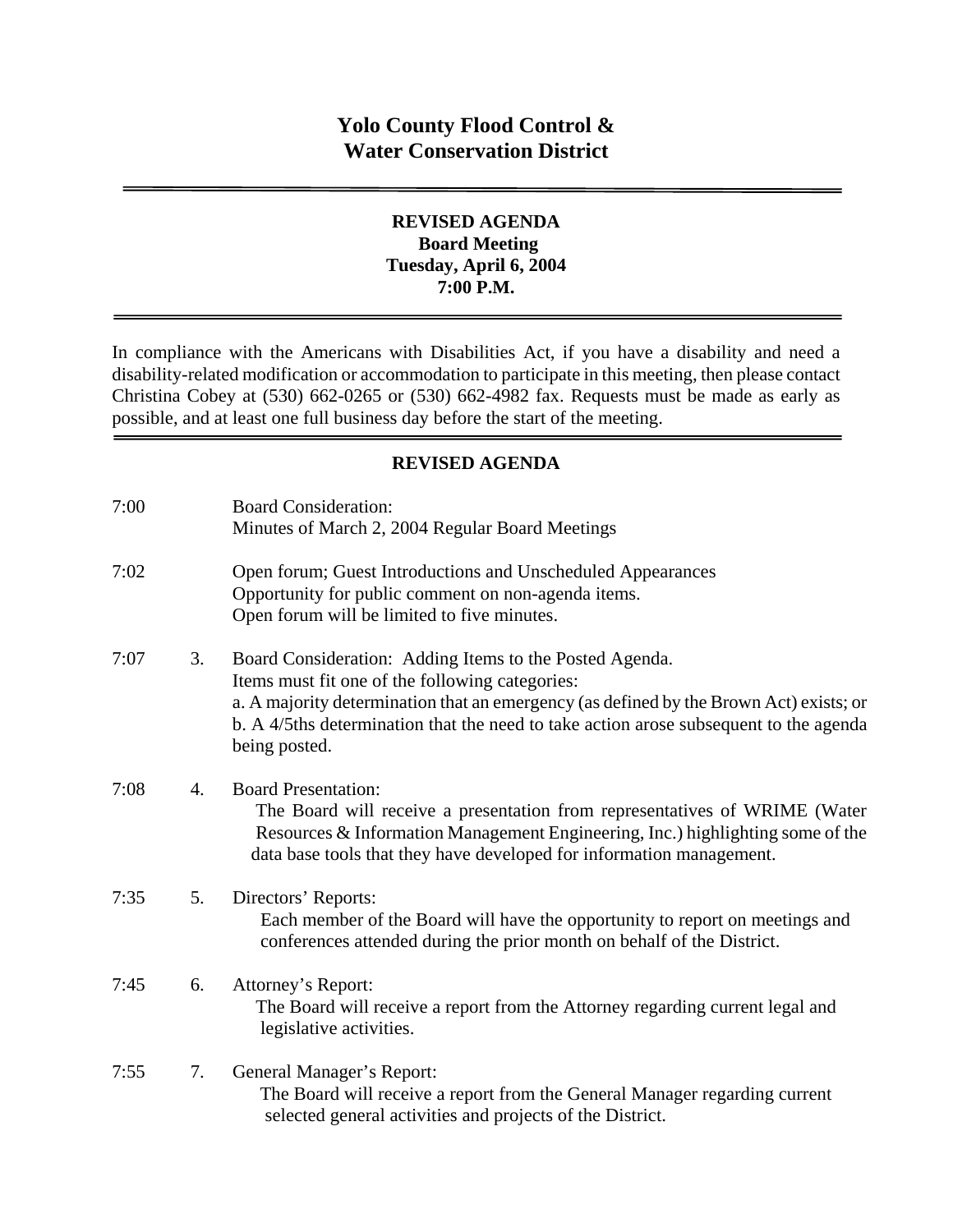| 8:25 | 8.  | <b>Operations and Maintenance Report:</b><br>The Board will receive a status report of the previous month's operation and<br>maintenance activities.                                                                                    |
|------|-----|-----------------------------------------------------------------------------------------------------------------------------------------------------------------------------------------------------------------------------------------|
| 8:30 | 9.  | Conjunctive Use and Infrastructure Improvements Initiative Report:<br>The Board will be updated on the status of its ongoing conjunctive use<br>program.                                                                                |
| 8:43 | 10. | Consulting Engineer's Report:<br>The Consulting Engineer will report on the status of the AB 303 Grant<br>activities to development of a groundwater quality monitoring plan.                                                           |
| 8:52 | 11. | <b>General Discussion:</b><br>Opportunity for Board members to ask questions for clarification, provide<br>information to staff, request staff to report back on a matter, or direct staff<br>to place a matter on a subsequent agenda. |
| 8:56 | 12. | <b>Board Consideration:</b><br>The Board will consider moving the Regular Board meeting date so that it does not<br>conflict with the ACWA Conference schedule.                                                                         |
| 8:59 | 13. | Board Consideration: Approval and Payments of Bills                                                                                                                                                                                     |
| 9:00 | 14. | <b>Closed Session:</b><br>The Board will confer with legal Counsel under:                                                                                                                                                               |
|      |     | Brown Act Section 54956.9(b) significant exposure to litigation involving (one)<br>potential case(s).                                                                                                                                   |
| 9:14 | 15. | <b>Closed Session Report</b>                                                                                                                                                                                                            |
| 9:15 | 16. | Adjourn                                                                                                                                                                                                                                 |

The public may address the Board concerning an agenda item either before or during the Board's consideration of that agenda item. Public comment on items within the Board's jurisdiction is welcome, subject to reasonable time limits for each speaker. Upon request, agenda items may be moved up to accommodate those in attendance wishing to address that item. Times listed for consideration of agenda items are approximate only. The Board may consider any agenda item at any time during the Board meeting.

I declare that the foregoing agenda was posted at the office of the Yolo County Flood Control and Water Conservation District, 34274 State Highway 16, Woodland, CA on April 2, 2004.

By: \_\_\_\_\_\_\_\_\_\_\_\_\_\_\_\_\_\_\_\_\_\_\_\_\_\_\_\_\_\_\_\_\_\_\_\_\_

Christina Cobey, Administrative Assistant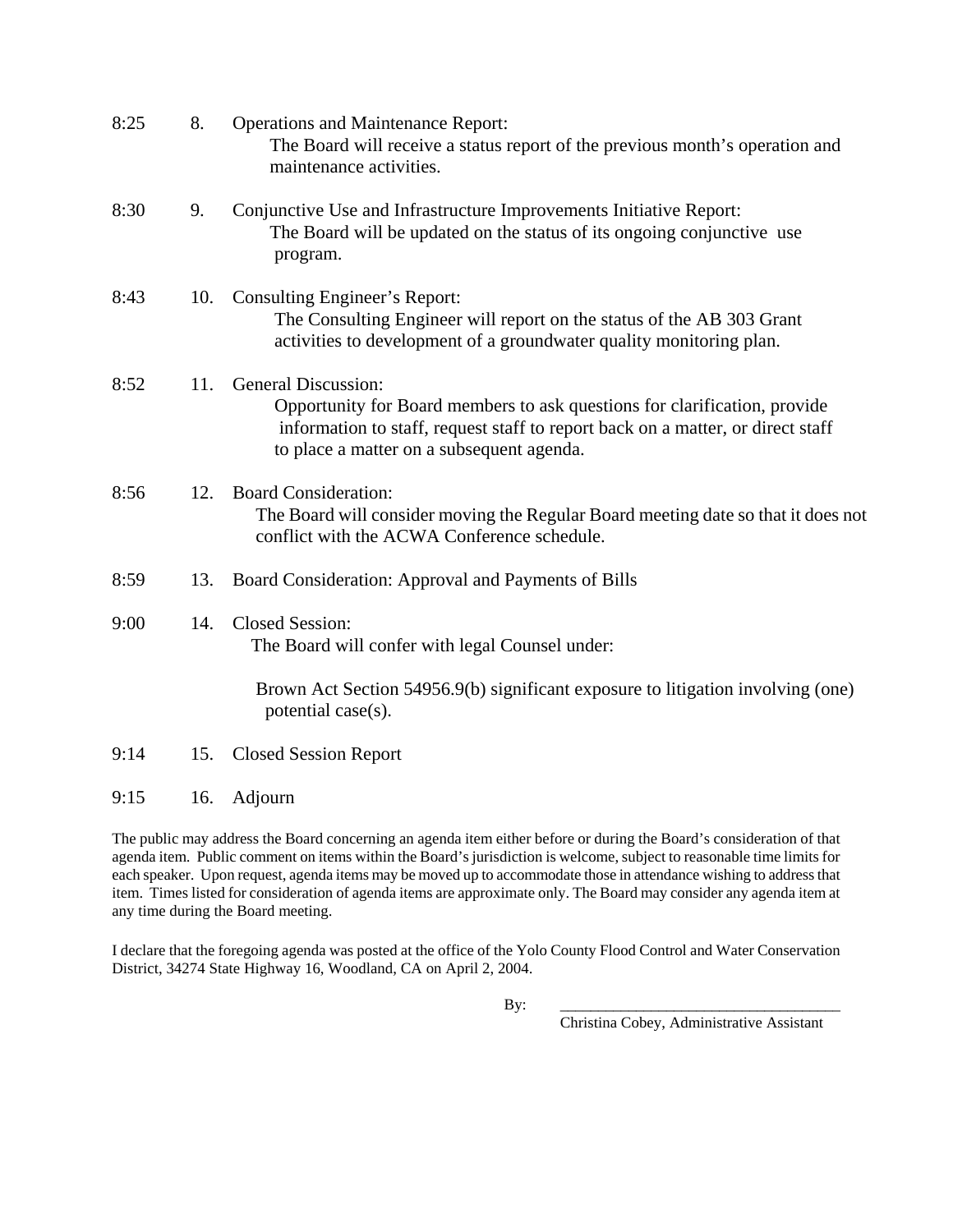## REGULAR BOARD MEETING MINUTES April 6, 2004

The regular April meeting of the Board of Directors of the Yolo County Flood Control and Water Conservation District was held at 7:00 p.m. on April 6, 2004 at its regular place of business, 34274 State Highway 16, Woodland, California. Chairman Vink convened the meeting with Directors Brice, Eoff, Scheuring and Rominger present. Also in attendance were:

District Staff & Consultants Tim O'Halloran, General Manager Mike Horgan, Engineer Paul Bartkiewicz, Legal Counsel Francis Borcalli, Engineering Consultant

#### **Visitors**

Don Rominger, Retired District Director Saquib Najmus, WRIME Ali Taghavi, WRIME Lynnel Pollock, Yolo County Supervisor Duane Chamberlain, District Water User Robert Becker, Yolo County RCD

#### **MINUTES**

**M/S/C** approved the minutes of the March 2, 2004 Regular Board meeting as corrected.

#### **OPEN FORUM**

No comments were made.

### **BOARD PRESENTATION**

Engineer Borcalli presented information on the data management needs for the District's Groundwater Quality Monitoring Project (AB 303 funded). He then introduced Saquib Najmus of Water Resources and Information Management Engineering, Inc. (WRIME) who demonstrated WRIME's computer software data management program that has been used on similar projects. The program could be used on specific District projects or on system-wide applications. This software tool was described as easy to use, flexible and expandable with the ability to readily connect to various databases.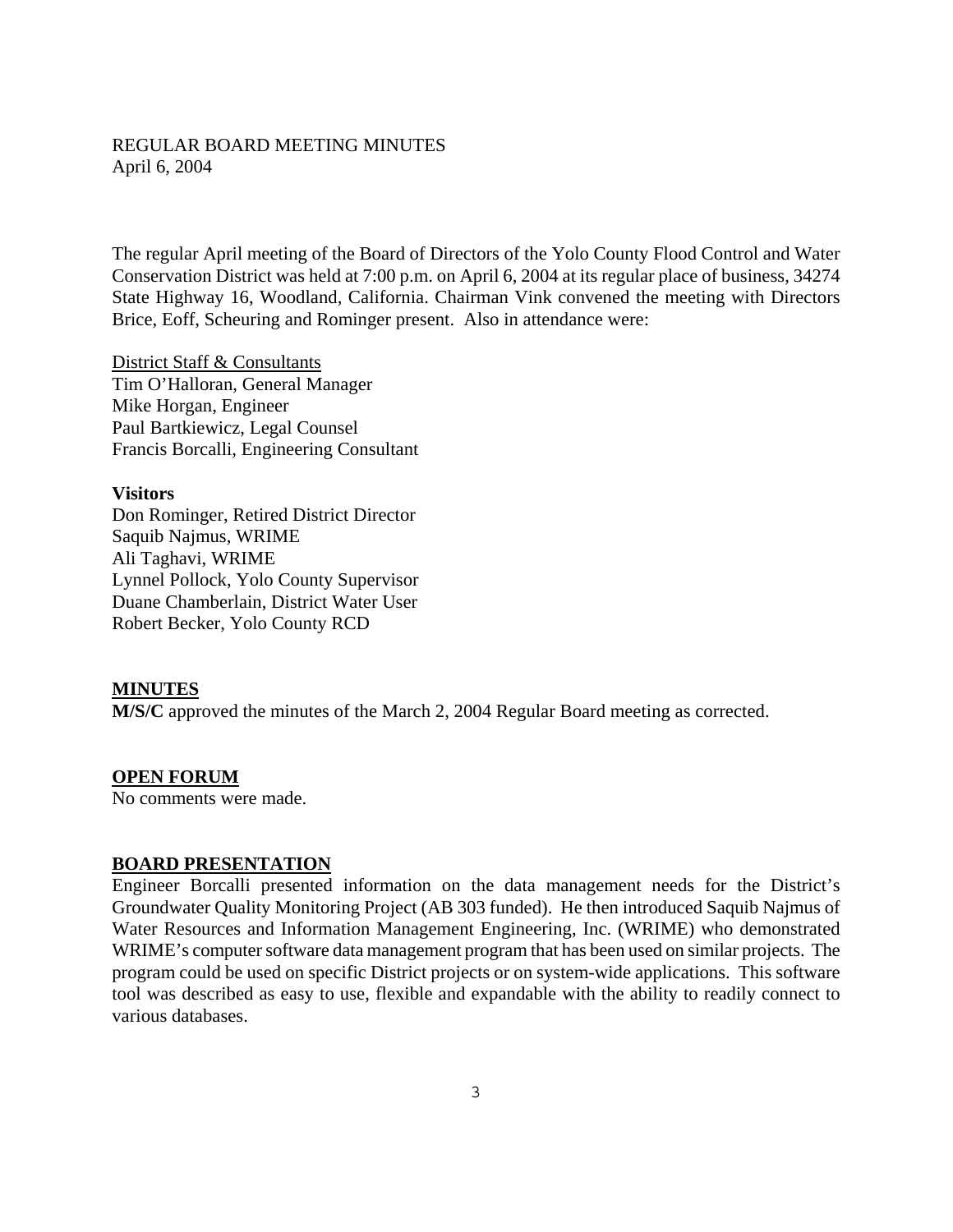Mr. Borcalli then provided an update on the AB 303 project. The Luhdorff & Scalmaini Consulting Engineers' report is due to the District in June. Groundwater sampling efforts are going well; no pesticides were detected in the samples taken. A focused program element will include Capay Valley well water monitoring on a monthly basis with monies available for current and one subsequent year's costs.

#### **DIRECTORS' REPORTS**

Director Eoff reported on the Northern California Water Association (NCWA) meeting topics, which included activities relating to water right fees and associated costs containment, legislation being monitored, impacts of the Governor's budget, agricultural runoff discharge waiver, and NCWA membership expansion efforts.

Director Scheuring reported on the Water Resources Association of Yolo County (WRA) meeting activities. The annual financial audit was accepted; a retreat to determine the WRA's future is planned for May 2004; and the WRA Board received an update on the Integrated Water Management Plan (IWMP) Volume I.

Director Vink reported on the District/Yolo County 2X2 meeting of March 9, 2004. Topics included Yolo County/District governance matters, Yolo County flooding issues, Cache Creek Wild and Scenic designation, and expansion of the group's meeting schedule to twice per month.

Mr. Vink also updated the Board on the District's Water Stewardship Award program.

Director Brice reported on the Yolo County Water Coordinator interview process.

#### **ATTORNEY'S REPORT**

Attorney Bartkiewicz reported on SB 1272 (Ortiz) regarding special district reform. Given the District's current operating practices, little impact or changes are anticipated.

He also discussed the State Water Resources Control Board Term 91 (area of origin) requirements as it affects the District's Clear Lake water rights. A current lawsuit (El Dorado) will provide additional guidance once settled.

#### **GENERAL MANAGER'S REPORT**

General Manager O'Halloran briefly discussed the Board's upcoming April 15, 2004 visit to Cal Poly's ITRC facilities; the April 21, 2004 reception for A.G. Kawamura, the State's new Secretary of Food and Agriculture; and the Agricultural Runoff Waiver Watershed Evaluation Report that was submitted to the Central Valley Regional Water Quality Control Board. The monitoring costs for three stations are estimated to be about \$100,000 per year; more if toxic levels are identified.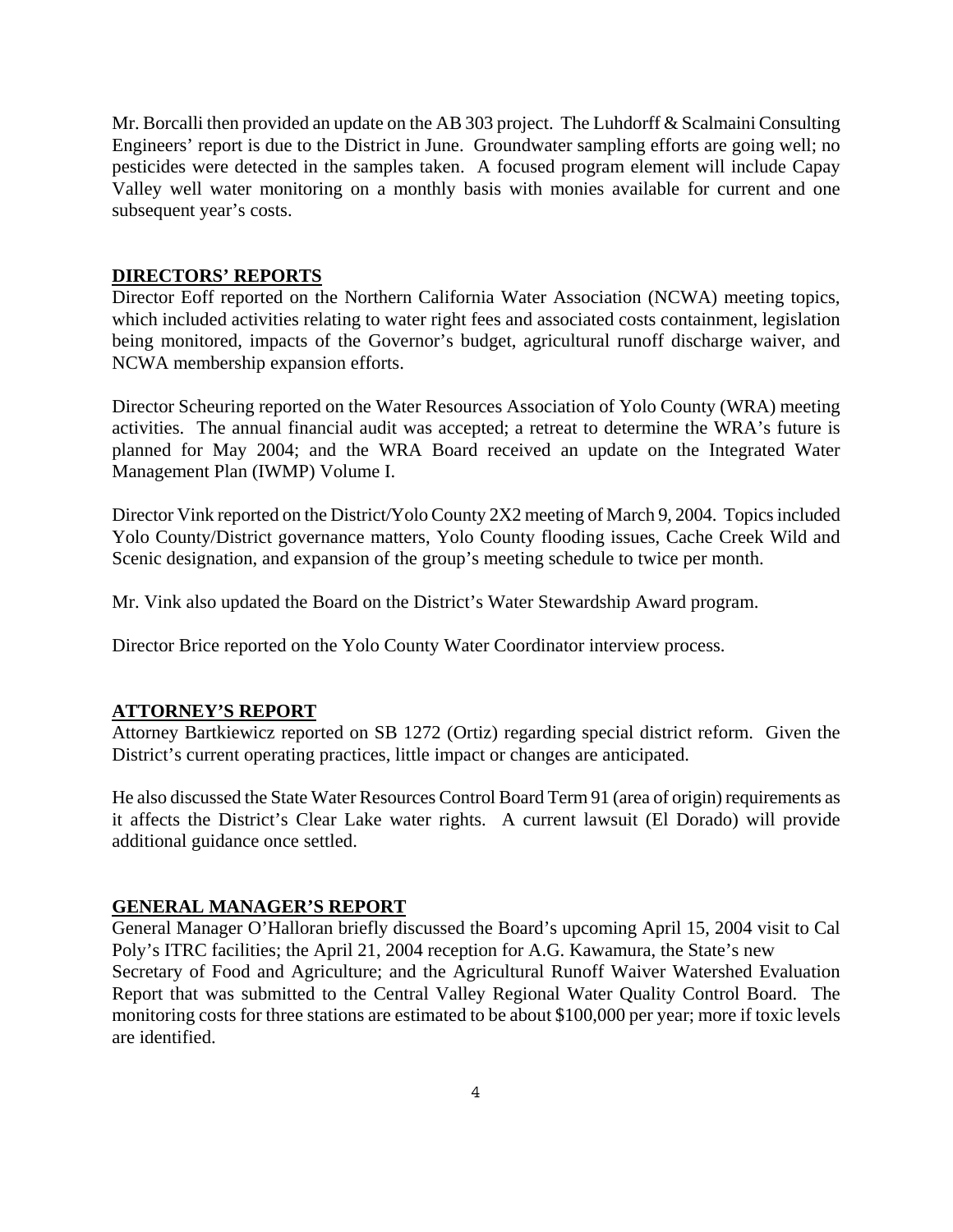Additionally, he reported on:

- The District/Yolo County 2X2 meeting which covered the District's mission; possible Yolo County/District governance models; the Yolo County Local Agency Formation Commission/Yolo County water district survey; and the Yolo County General Plan Update process.
- The District/Lake County Communications Committee meeting, which included pictures of a hill slide on the North Fork of Cache Creek. He expressed concern regarding the likely impacts of the slide should it dam the creek. Yolo County Supervisor Pollock stated she would discuss this with Yolo County staff.
- State Assemblymember Lois Wolk's planned legislation for Wild and Scenic status for Cache Creek. She is looking for local consensus on this issue and has requested District comments on the legislation. The District plans to comment on the legislative counsel's report.
- Directors Vink and Rominger met with Supervisor Mike McGowan. Mr. O'Halloran encouraged District Directors to contact Yolo County Supervisor's monthly to continue the District's outreach program.
- Planting of grass along a portion of the Winters Canal by area farmer John Anderson and the intent of the Yolo County Resources Conservation District and Yolo County Audubon Society to propose a native grasses project around the District's Chapman Reservoir. The District's past and anticipated continued annual financial participation with the Cache Creek Conservancy in removal of Arundo and Tamarix invasive species.

# **OPERATION AND MAINTENANCE REPORT**

Mr. O'Halloran discussed the information in the April 6, 2004 Water Conditions Report. Diversions from Cache Creek Dam now are 225 cfs and 160 cfs into the Winters and West Adams Canals respectively. Currently there are three ditchtenders controlling diversions and deliveries. A fourth will be added on Friday.

He also informed the Board of two recent power outages at the office and an investigation into a backup generator.

District Engineer Horgan described the current automation equipment failure at the Capay Diversion Dam, and repair efforts.

Mr. Duane Chamberlain requested information on the District's process for determining irrigation start-up delivery dates and for making system repairs.